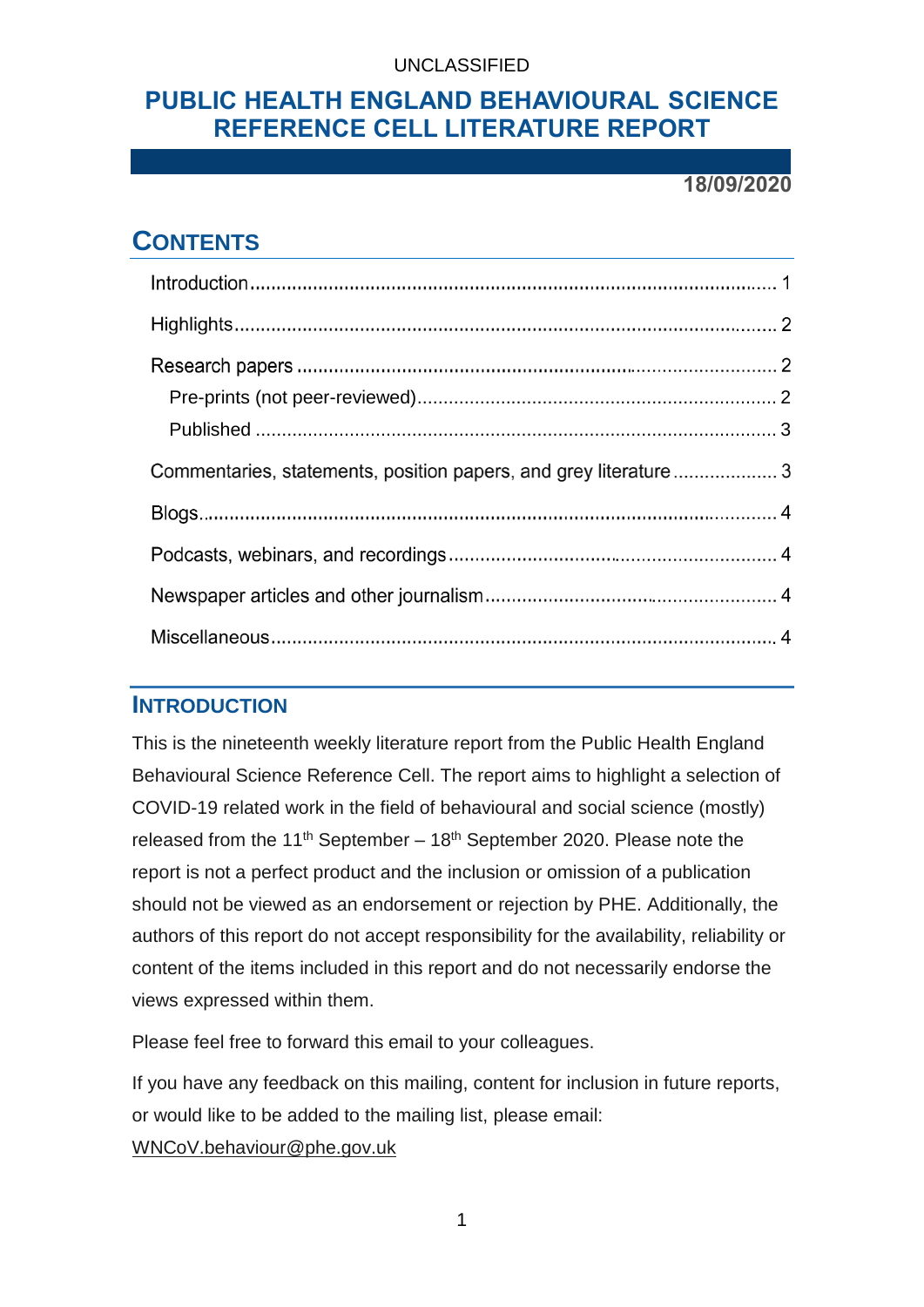## **HIGHLIGHTS**

As we know how time pressured everyone is at the moment, the authors of the digest have selected three recommended items from the lists below. This week these are:

- 1. Best [practice in contact tracing: how should an effective system be](https://blogs.bmj.com/bmj/2020/09/08/best-practice-in-contact-tracing-how-should-an-effective-system-be-organised/?utm_campaign=shareaholic&utm_medium=twitter&utm_source=socialnetwork)  [organised?,](https://blogs.bmj.com/bmj/2020/09/08/best-practice-in-contact-tracing-how-should-an-effective-system-be-organised/?utm_campaign=shareaholic&utm_medium=twitter&utm_source=socialnetwork) Tim Woolliscroft et al., BMJ Opinion, 8th September 2020.
- 2. [You're right! You are working longer and attending more meetings,](https://hbswk.hbs.edu/item/you-re-right-you-are-working-longer-and-attending-more-meetings?cid=spmailing-32533551-WK%20Newsletter%2009-16-2020%20(1)-September%2016,%202020) Danielle Kost, Harvard Business School, 14<sup>th</sup> September 2020.
- 3. [Coronavirus and trauma: implications for children and young people,](http://uktraumacouncil.org/resources/coronavirus-and-trauma) UK Trauma Council, no date.

## **RESEARCH PAPERS**

## <span id="page-1-0"></span>**Pre-prints (not peer-reviewed)**

Case-control study of use [of personal protective measures and risk for severe](https://wwwnc.cdc.gov/eid/article/26/11/20-3003_article)  [acute respiratory syndrome coronavirus 2 infection, Thailand,](https://wwwnc.cdc.gov/eid/article/26/11/20-3003_article) Pawinee Doungngern et al., Emerging Infectious Diseases, November 2020.

[Changes in the behavioural determinants of health during the coronavirus](https://www.medrxiv.org/content/10.1101/2020.07.29.20164244v2)  [\(COVID-19\) pandemic: gender, socioeconomic and ethnic inequalities in 5](https://www.medrxiv.org/content/10.1101/2020.07.29.20164244v2)  [British cohort studies,](https://www.medrxiv.org/content/10.1101/2020.07.29.20164244v2) David Bann et al., medRxiv, 17<sup>th</sup> September 2020.

[Cognitive reappraisal and self-compassion as emotion regulation strategies for](https://psyarxiv.com/7fue9/)  [parents during the COVID-19 pandemic: an online intervention RCT,](https://psyarxiv.com/7fue9/) Hanna Preuss et al., PsyArXiv Preprints, 16<sup>th</sup> September 2020.

[Inequality in access to health and care services during lockdown-](https://www.medrxiv.org/content/10.1101/2020.09.12.20191973v1) findings from [the COVID-19 survey in five UK national longitudinal studies,](https://www.medrxiv.org/content/10.1101/2020.09.12.20191973v1) Constantin-Cristian Topriceanu et al., medRxiv, 14th September 2020.

[Mental health service activity during COVID-19 lockdown among individuals](https://www.medrxiv.org/content/10.1101/2020.09.13.20193730v1)  [with personality disorders: South London and Maudsley data on services and](https://www.medrxiv.org/content/10.1101/2020.09.13.20193730v1)  [mortality from January to May 2020,](https://www.medrxiv.org/content/10.1101/2020.09.13.20193730v1) Eleanor Nuzum et al., medRxiv, 14th September 2020.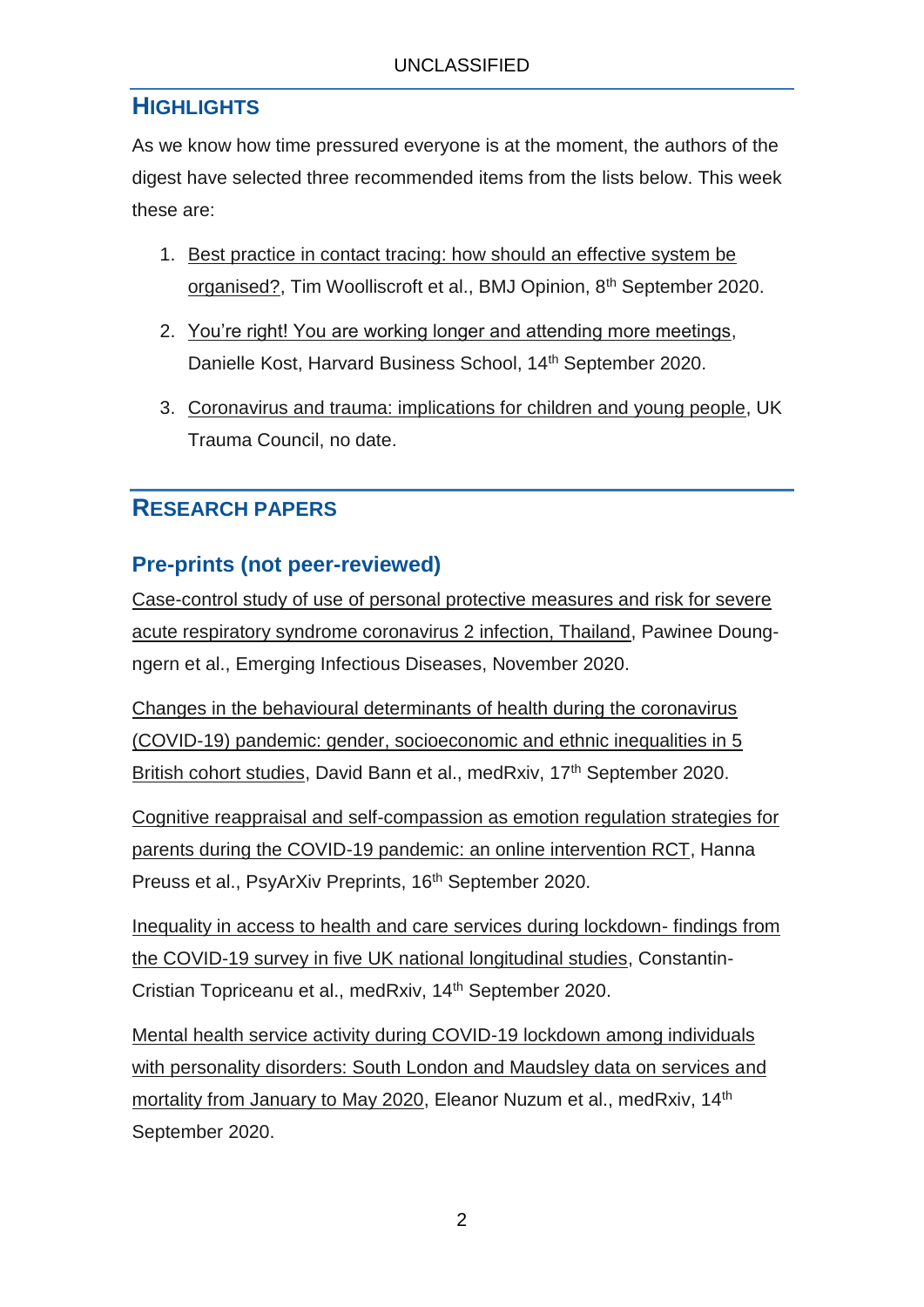[Causal impact of masks, policies, behaviour on early COVID-19 pandemic in](https://www.medrxiv.org/content/10.1101/2020.05.27.20115139v6)  [the US,](https://www.medrxiv.org/content/10.1101/2020.05.27.20115139v6) Victor Chernozhukov et al., medRxiv, 12<sup>th</sup> September 2020.

[Prevalence and predictors of the early psychological impact of the COVID-19](https://psyarxiv.com/mupk2/)  [pandemic compared with SARS and MERS: a systematic literature review and](https://psyarxiv.com/mupk2/)  [meta-analysis,](https://psyarxiv.com/mupk2/) Joel Vos, PsyArXiv Preprints, 11<sup>th</sup> September 2020.

[Prison population reductions and COVID-19: a latent profile analysis](https://www.medrxiv.org/content/10.1101/2020.09.08.20190884v1)  [synthesising recent evidence form the Texas state prison system,](https://www.medrxiv.org/content/10.1101/2020.09.08.20190884v1) Noel A. Vest et al., medRxiv, 10<sup>th</sup> September 2020.

[Baseline results of a living systematic review for COVID-19 funded research](https://wellcomeopenresearch.org/articles/5-209/v1)  [projects,](https://wellcomeopenresearch.org/articles/5-209/v1) Alice Norton et al., Welcome Open Research, 8<sup>th</sup> September 2020.

#### <span id="page-2-0"></span>**Published**

[COVID-19: a stress test for trust in science,](https://www.thelancet.com/journals/lancet/article/PIIS0140-6736(20)31954-1/fulltext?rss=yes) The Lancet, 19<sup>th</sup> September 2020.

[Preparing for a pandemic: highlighting themes for research funding and practice](https://link.springer.com/epdf/10.1186/s12916-020-01755-y?sharing_token=8u7ooTS4dLeg1DctQpSKFm_BpE1tBhCbnbw3BuzI2RMnfXvTMXT7o0tgIi6xSdHC8edMjUQEwAX9-K5L8w0RqLRzW6W8lx6uQdrGAxWkJdmPYLIZrJ0cjYbXfMFsI5GS3_z-9AlB5UgCE4tPsNP9A79i4HSbePGAaksvBJrL4BE%3D) - [perspectives from the Global Research Collaboration for Infectious Disease](https://link.springer.com/epdf/10.1186/s12916-020-01755-y?sharing_token=8u7ooTS4dLeg1DctQpSKFm_BpE1tBhCbnbw3BuzI2RMnfXvTMXT7o0tgIi6xSdHC8edMjUQEwAX9-K5L8w0RqLRzW6W8lx6uQdrGAxWkJdmPYLIZrJ0cjYbXfMFsI5GS3_z-9AlB5UgCE4tPsNP9A79i4HSbePGAaksvBJrL4BE%3D)  [Preparedness \(GloPID-R\),](https://link.springer.com/epdf/10.1186/s12916-020-01755-y?sharing_token=8u7ooTS4dLeg1DctQpSKFm_BpE1tBhCbnbw3BuzI2RMnfXvTMXT7o0tgIi6xSdHC8edMjUQEwAX9-K5L8w0RqLRzW6W8lx6uQdrGAxWkJdmPYLIZrJ0cjYbXfMFsI5GS3_z-9AlB5UgCE4tPsNP9A79i4HSbePGAaksvBJrL4BE%3D) Alice Norton et al., BMC Medicine, 8th September 2020.

### **COMMENTARIES, STATEMENTS, POSITION PAPERS, AND GREY**

#### **LITERATURE**

[Public adviser experiences of lockdown,](https://t.co/UxZuBFCzhu?amp=1) NIHR, no date.

[Reimagining help: an evidence-based approach to helping people reach their](https://media.nesta.org.uk/documents/Reimagining_Help_Guide_2020.pdf)  [goals,](https://media.nesta.org.uk/documents/Reimagining_Help_Guide_2020.pdf) Esther Flanagan et al., NESTA, September 2020.

[Quarantine alone or in combination with other public health measures to control](https://www.cochranelibrary.com/cdsr/doi/10.1002/14651858.CD013574.pub2/full)  [COVID-19: a rapid review,](https://www.cochranelibrary.com/cdsr/doi/10.1002/14651858.CD013574.pub2/full) Barbara Nussbaumer-Streit et al., Cochrane Library, 14th September 2020.

[Community and close contact exposures associated with COVID-19 among](https://www.cdc.gov/mmwr/volumes/69/wr/mm6936a5.htm?s_cid=mm6936a5_w)  [symptomatic adults ≥18 years in 11 outpatient health care facilities -United](https://www.cdc.gov/mmwr/volumes/69/wr/mm6936a5.htm?s_cid=mm6936a5_w)  [States, July 2020,](https://www.cdc.gov/mmwr/volumes/69/wr/mm6936a5.htm?s_cid=mm6936a5_w) Kiva A. Fisher et al., CDC, 11<sup>th</sup> September 2020.

[Who is responsible for health behaviour?,](https://blogs.bmj.com/bmj/2020/09/11/natalie-savona-who-is-responsible-for-health-behaviour/?utm_campaign=shareaholic&utm_medium=twitter&utm_source=socialnetwork) Natalie Savona, BMJ Opinion, 11<sup>th</sup> September 2020.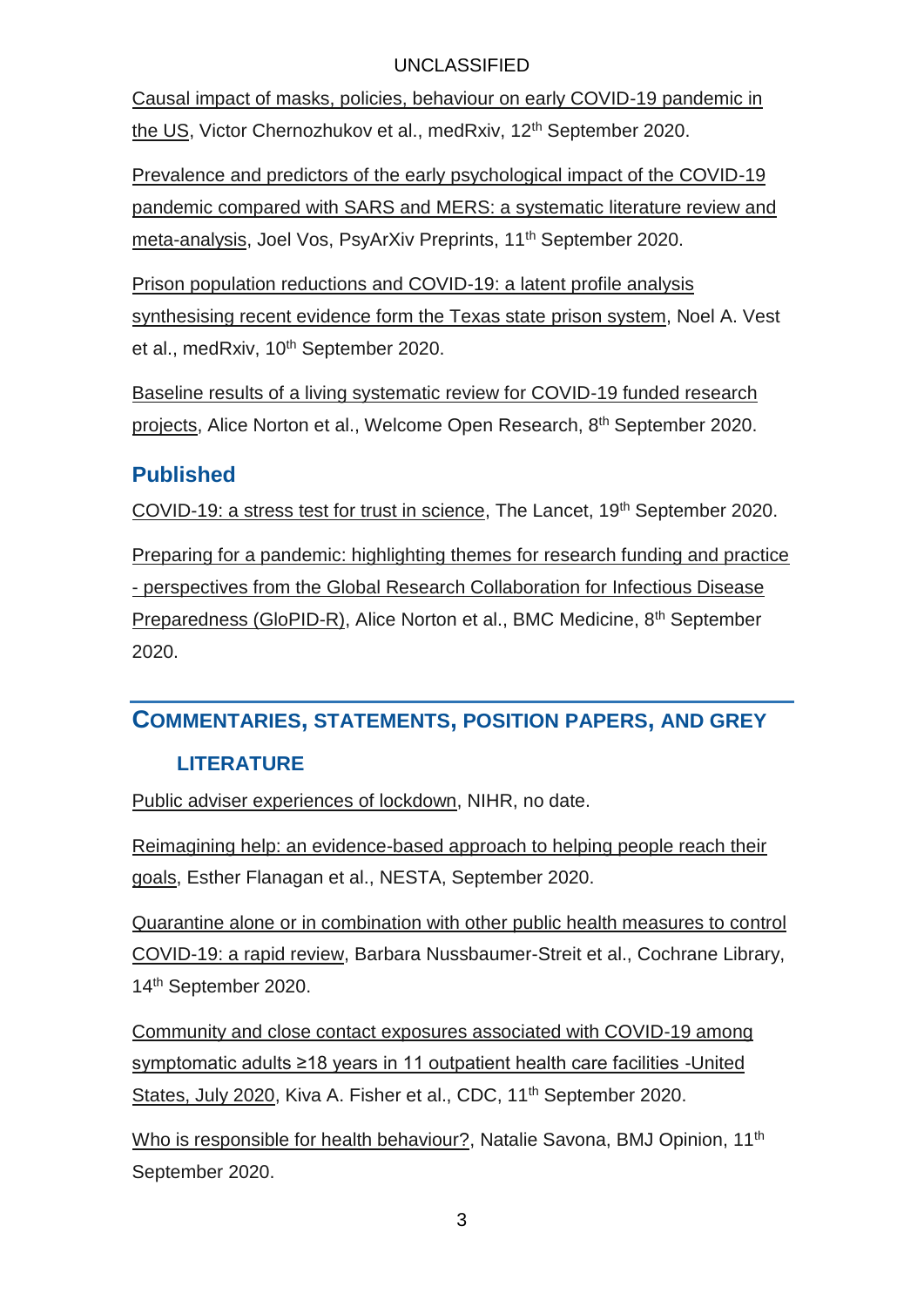[Best practice in contact tracing: how should an effective system be organised?,](https://blogs.bmj.com/bmj/2020/09/08/best-practice-in-contact-tracing-how-should-an-effective-system-be-organised/?utm_campaign=shareaholic&utm_medium=twitter&utm_source=socialnetwork) Tim Woolliscroft et al., BMJ Opinion, 8th September 2020.

### **BLOGS**

[Supporting weight management and wellbeing approaches during the COVID-](https://publichealthmatters.blog.gov.uk/2020/09/15/supporting-weight-management-and-wellbeing-approaches-during-the-covid-19-pandemic/)[19 pandemic,](https://publichealthmatters.blog.gov.uk/2020/09/15/supporting-weight-management-and-wellbeing-approaches-during-the-covid-19-pandemic/) Jamie Blackshaw, Public Health England, 15th September 2020.

[You're right! You are working longer and attending more meetings,](https://hbswk.hbs.edu/item/you-re-right-you-are-working-longer-and-attending-more-meetings?cid=spmailing-32533551-WK%20Newsletter%2009-16-2020%20(1)-September%2016,%202020) Danielle Kost, Harvard Business School, 14th September 2020.

[Stopping the spread of coronavirus in universities,](http://www.bristol.ac.uk/news/2020/september/covid-universities.html) University of Bristol, 14<sup>th</sup> September 2020.

[Community reporting of terrorist involvement during COVID-19,](https://crestresearch.ac.uk/comment/community-reporting-of-terrorist-involvement-during-covid-19?utm_source=CREST+Newsletter+%28Public%29&utm_campaign=a08a4456eb-EMAIL_CAMPAIGN_2020_04_28_08_25_COPY_01&utm_medium=email&utm_term=0_00377b1cb7-a08a4456eb-159448957) Paul Thomas et al., CREST, 1<sup>st</sup> September 2020.

[How practical wisdom helps us cope with radical uncertainty,](https://behavioralscientist.org/how-practical-wisdom-helps-us-cope-with-radical-uncertainty/) Yael Schonbrun et al., Behavioural Scientist, 31st August 2020.

#### **PODCASTS, WEBINARS, AND RECORDINGS**

The science of BESSI - [Behavioural, Environmental, Social and Systems](https://www.eventbrite.com.au/e/series-1-webinar-1-the-science-of-bessi-tickets-120127200691?ref=estw)  [Interventions to prevent viral transmission,](https://www.eventbrite.com.au/e/series-1-webinar-1-the-science-of-bessi-tickets-120127200691?ref=estw) BESSI, 2<sup>nd</sup> October 2020.

[New norms for a new normal? How Behavioural Science can help us through](https://events.st-andrews.ac.uk/events/new-norms-for-a-new-normal-how-behavioural-science-can-help-us-through-the-pandemic-saints-talk/)  [the pandemic. Saints Talk,](https://events.st-andrews.ac.uk/events/new-norms-for-a-new-normal-how-behavioural-science-can-help-us-through-the-pandemic-saints-talk/) University of St Andrews, 22<sup>nd</sup> September 2020.

### **NEWSPAPER ARTICLES AND OTHER JOURNALISM**

[The only people panicking are the people in charge,](https://foreignpolicy.com/2020/09/16/trump-woodward-elite-panic-coronavirus-pandemic/) Malka Older, Foreign Policy, 16<sup>th</sup> September 2020.

[Covid-19 increasing risk of burnout amongst academics,](https://www.timeshighereducation.com/news/covid-19-increasing-risk-burnout-amongst-academics) Times Higher Education, 14th September 2020.

### **MISCELLANEOUS**

[COVID-19 research and innovation supported by UKRI,](https://www.ukri.org/research/coronavirus/covid-19-research-and-innovation-supported-by-ukri/?utm_source=Twitter&utm_medium=social&utm_campaign=SocialSignIn) UKRI, no date

[Coronavirus and trauma: implications for children and young people,](http://uktraumacouncil.org/resources/coronavirus-and-trauma) UK Trauma Council, no date.